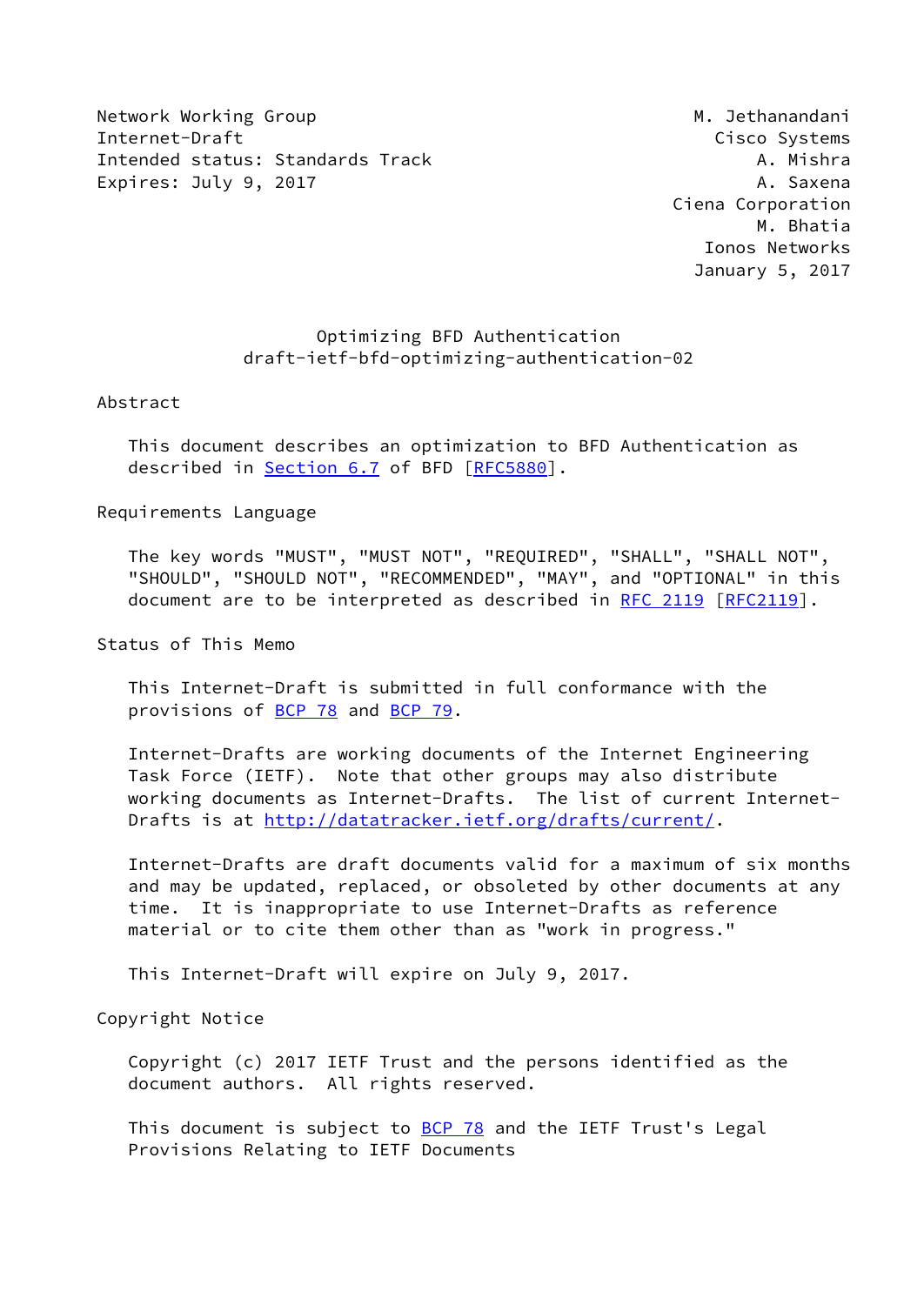#### <span id="page-1-1"></span>Internet-Draft BFD Authentication January 2017

 [\(http://trustee.ietf.org/license-info](http://trustee.ietf.org/license-info)) in effect on the date of publication of this document. Please review these documents carefully, as they describe your rights and restrictions with respect to this document. Code Components extracted from this document must include Simplified BSD License text as described in Section 4.e of the Trust Legal Provisions and are provided without warranty as described in the Simplified BSD License.

Table of Contents

|  | 1. Introduction $\ldots \ldots \ldots \ldots \ldots \ldots \ldots \ldots \ldots$ |  |
|--|----------------------------------------------------------------------------------|--|
|  |                                                                                  |  |
|  |                                                                                  |  |
|  |                                                                                  |  |
|  |                                                                                  |  |
|  |                                                                                  |  |
|  | 6.1. Normative References 5                                                      |  |
|  | 6.2. Informative References 6                                                    |  |
|  |                                                                                  |  |
|  |                                                                                  |  |

## <span id="page-1-0"></span>[1](#page-1-0). Introduction

Authenticating every BFD [\[RFC5880](https://datatracker.ietf.org/doc/pdf/rfc5880)] packet with a Simple Password, or with a MD5 Message-Digest Algorithm [\[RFC1321](https://datatracker.ietf.org/doc/pdf/rfc1321)], or Secure Hash Algorithm (SHA-1) algorithms is computationally intensive process, making it difficult if not impossible to authenticate every packet particularly at faster rates. Also, the recent escalating series of attacks on MD5 and SHA-1 [\[SHA-1-attack1\]](#page-7-0) [\[SHA-1-attack2\]](#page-7-1) raise concerns about their remaining useful lifetime as outlined in Updated Security Considerations for the MD5 Message-Digest and the HMAC-MD5 Algorithm [[RFC6151](https://datatracker.ietf.org/doc/pdf/rfc6151)] and Security Considerations for the SHA-0 and SHA-1 Message-Digest Algorithm [\[RFC6194](https://datatracker.ietf.org/doc/pdf/rfc6194)]. If replaced by stronger algorithms, the computational overhead, will make the task of authenticating every packet even more difficult to achieve.

 This document proposes that only BFD frames that signal a state change in BFD be authenticated. Rest of the frames can be transmitted and received without authentication enabled. Most frames that are transmitted and received have no state change associated with them. Limiting authentication to frames that affect a BFD session state allows more sessions to be supported for authentication. Moreover, most BFD frames that signal a state change are generally transmitted at a slower interval of 1s leaving enough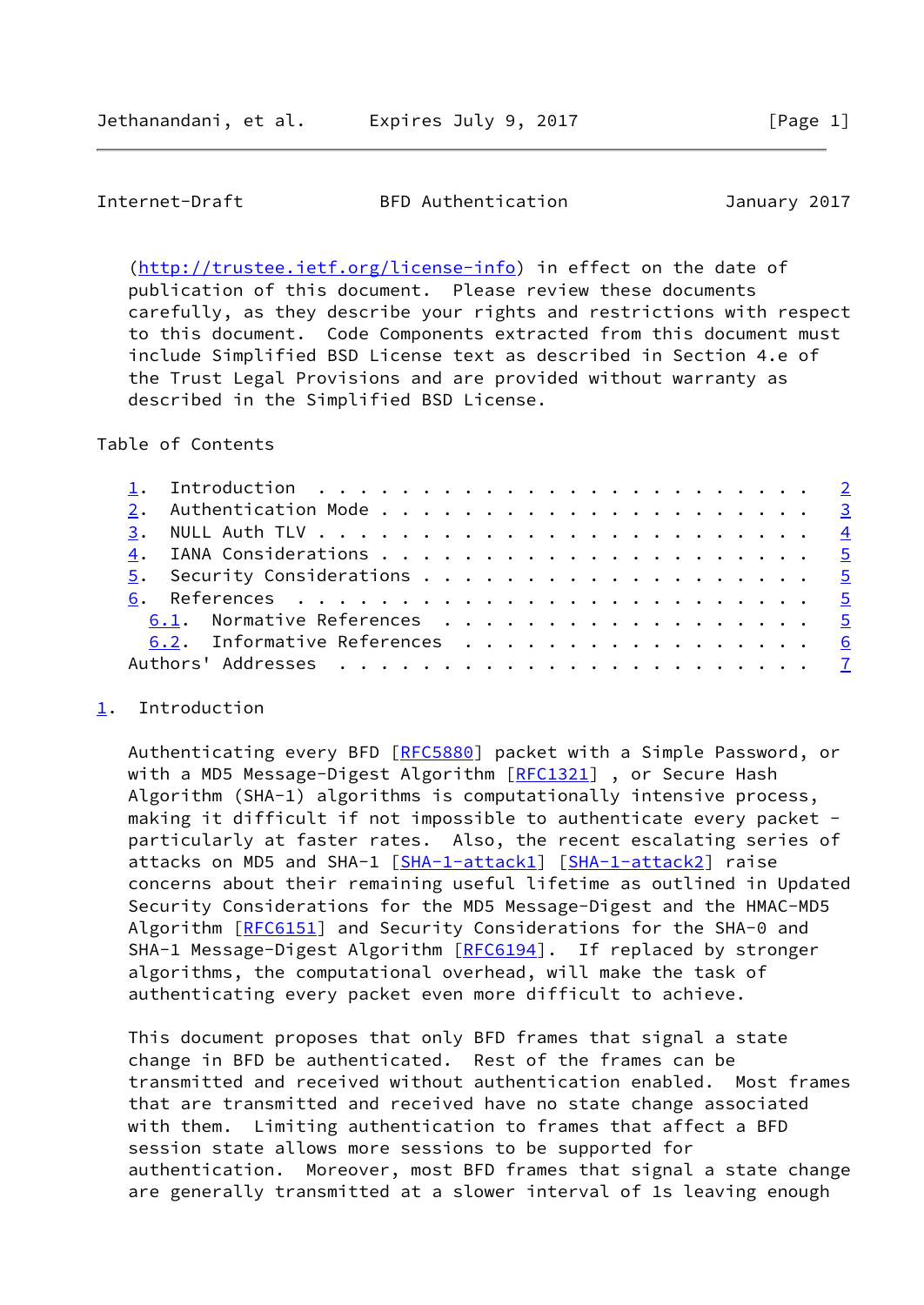time to compute the hash.

 [Section 2](#page-2-0) talks about the changes to authentication mode as described in BFD [\[RFC5880](https://datatracker.ietf.org/doc/pdf/rfc5880)].

| Jethanandani, et al. | Expires July 9, 2017 | [Page 2] |
|----------------------|----------------------|----------|
|                      |                      |          |

<span id="page-2-1"></span>

Internet-Draft BFD Authentication January 2017

<span id="page-2-0"></span>[2](#page-2-0). Authentication Mode

 The cryptographic authentication mechanisms specified in BFD [\[RFC5880](https://datatracker.ietf.org/doc/pdf/rfc5880)] describes enabling and disabling of authentication as a one time operation. As a security precaution, it mentions that authentication state be allowed to change at most once. Once enabled, every packet must have Authentication Bit set and the associated Authentication TLV appended. In addition, it states that an implementation SHOULD NOT allow the authentication state to be changed based on the receipt of a BFD Control packet.

 This document proposes that the authentication mode be modified to be enabled on demand. Instead of authenticating every packet, BFD peers decide which frames need to be authenticated, and authenticate only those frames. For example, the two ends can decide that BFD frames that indicate a state change should be authenticated and enable authentication on those frames only. If the two ends have not previously negotiated which frames they will transmit or receive with authentication enabled, then the BFD session will fail to come up, because at least one end will expect every frame to be authenticated. The state changes for which authentication is being suggested include:

| Read<br>Auth<br><b>NULL</b><br>n/a | : On state change from <column> to <row><br/>: Authenticate frame<br/>: No Authentication, Use NULL AUTH TLV.<br/>: Invalid state transition.<br/>Select : Most frames NULL AUTH. Selective (periodic)<br/>frames authenticated.</row></column> |                                              |      |                                            |        |
|------------------------------------|-------------------------------------------------------------------------------------------------------------------------------------------------------------------------------------------------------------------------------------------------|----------------------------------------------|------|--------------------------------------------|--------|
|                                    | <b>DOWN</b>                                                                                                                                                                                                                                     | INIT                                         | l UP | POLL                                       | DEMAND |
| <b>DOWN</b>                        | $------+-$<br>NULL                                                                                                                                                                                                                              | Auth  <br>------+--------+---------+-------  | Auth | --------+--------+---------+------<br>Auth | Auth   |
| INIT                               | Auth                                                                                                                                                                                                                                            | NULL<br>-------+--------+--------+-------+-- | Auth | Auth                                       | Auth   |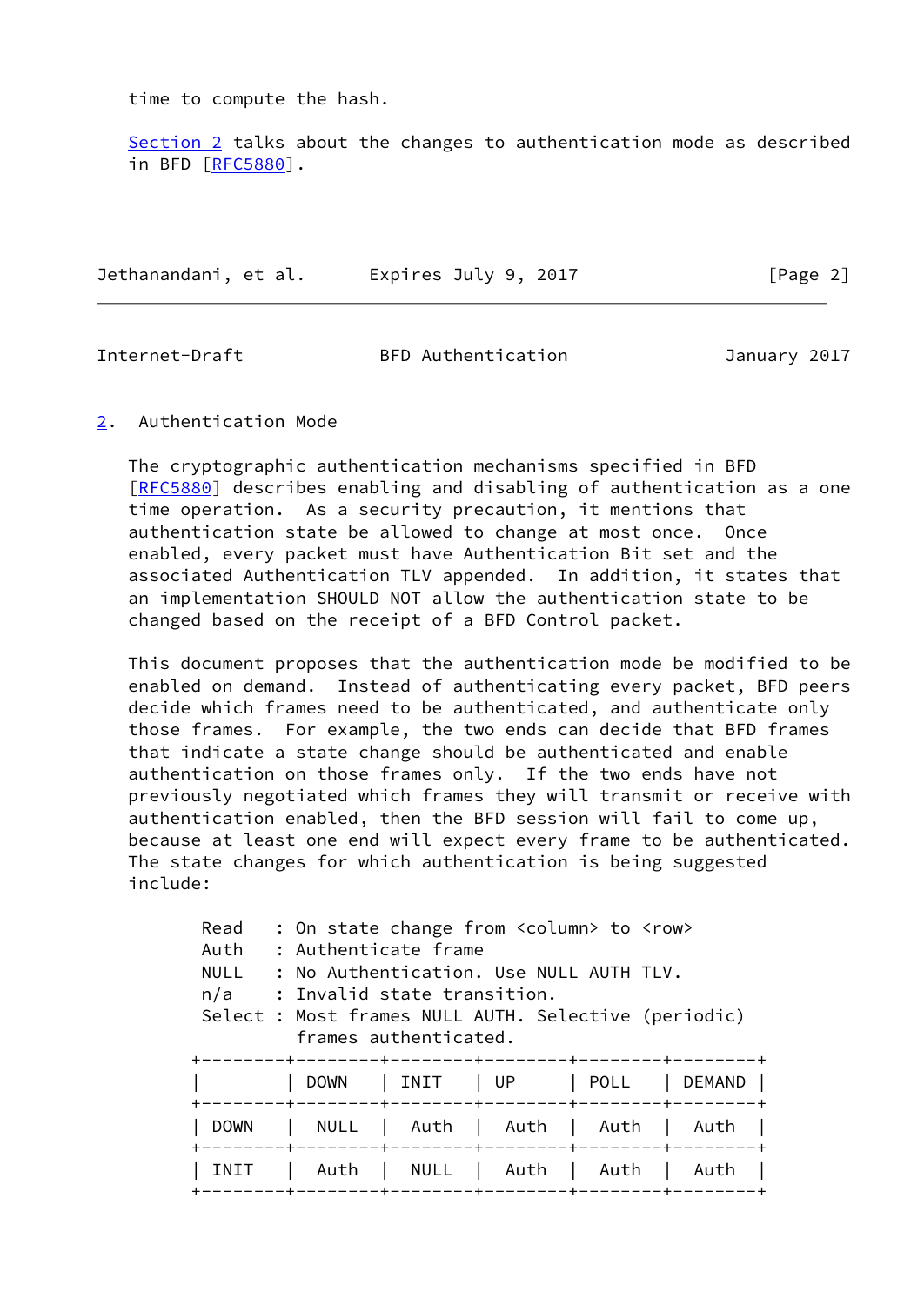| UP   Auth   n/a   Select   Auth   Auth    |  |  |  |
|-------------------------------------------|--|--|--|
| POLL   Auth   n/a   Auth   Auth   Auth    |  |  |  |
| DEMAND   Auth   Auth   Auth   Auth   Auth |  |  |  |

#### Optimized Authentication Map

 All frames already carry the sequence number. The NULL AUTH frames MUST contain the TLV specified in **Section 3.** This enables a monotonically increasing sequence number to be carried in each frame,

| Expires July 9, 2017<br>Jethanandani, et al. | [Page 3] |
|----------------------------------------------|----------|
|----------------------------------------------|----------|

<span id="page-3-1"></span>

Internet-Draft BFD Authentication January 2017

 and prevents man-in-the-middle from capturing and replaying the same frame again. Since all frames still carry a sequence number, the logic for sequence number maintenance remains unchanged from [\[RFC5880](https://datatracker.ietf.org/doc/pdf/rfc5880)]. If at a later time, a different scheme is adopted for changing sequence number, this method can use the updated scheme without any impact.

 Most frames transmitted on a BFD session are BFD CC UP frames. Authenticating a small subset of these frames (one per configured period) significantly reduces the computational demand for the system while maintaining security of the session across the configured authentication periods. The configuration of the periodic authentication interval for BFD CC UP frames is an open issue.

<span id="page-3-0"></span>[3](#page-3-0). NULL Auth TLV

This section describes a new Authentication TLV as:

 $0$  1 2 3 0 1 2 3 4 5 6 7 8 9 0 1 2 3 4 5 6 7 8 9 0 1 2 3 4 5 6 7 8 9 0 1 +-+-+-+-+-+-+-+-+-+-+-+-+-+-+-+-+-+-+-+-+-+-+-+-+-+-+-+-+-+-+-+-+ Auth Type | Auth Len | Auth Key ID | Reserved | +-+-+-+-+-+-+-+-+-+-+-+-+-+-+-+-+-+-+-+-+-+-+-+-+-+-+-+-+-+-+-+-+ Sequence Number +-+-+-+-+-+-+-+-+-+-+-+-+-+-+-+-+-+-+-+-+-+-+-+-+-+-+-+-+-+-+-+-+

NULL Auth TLV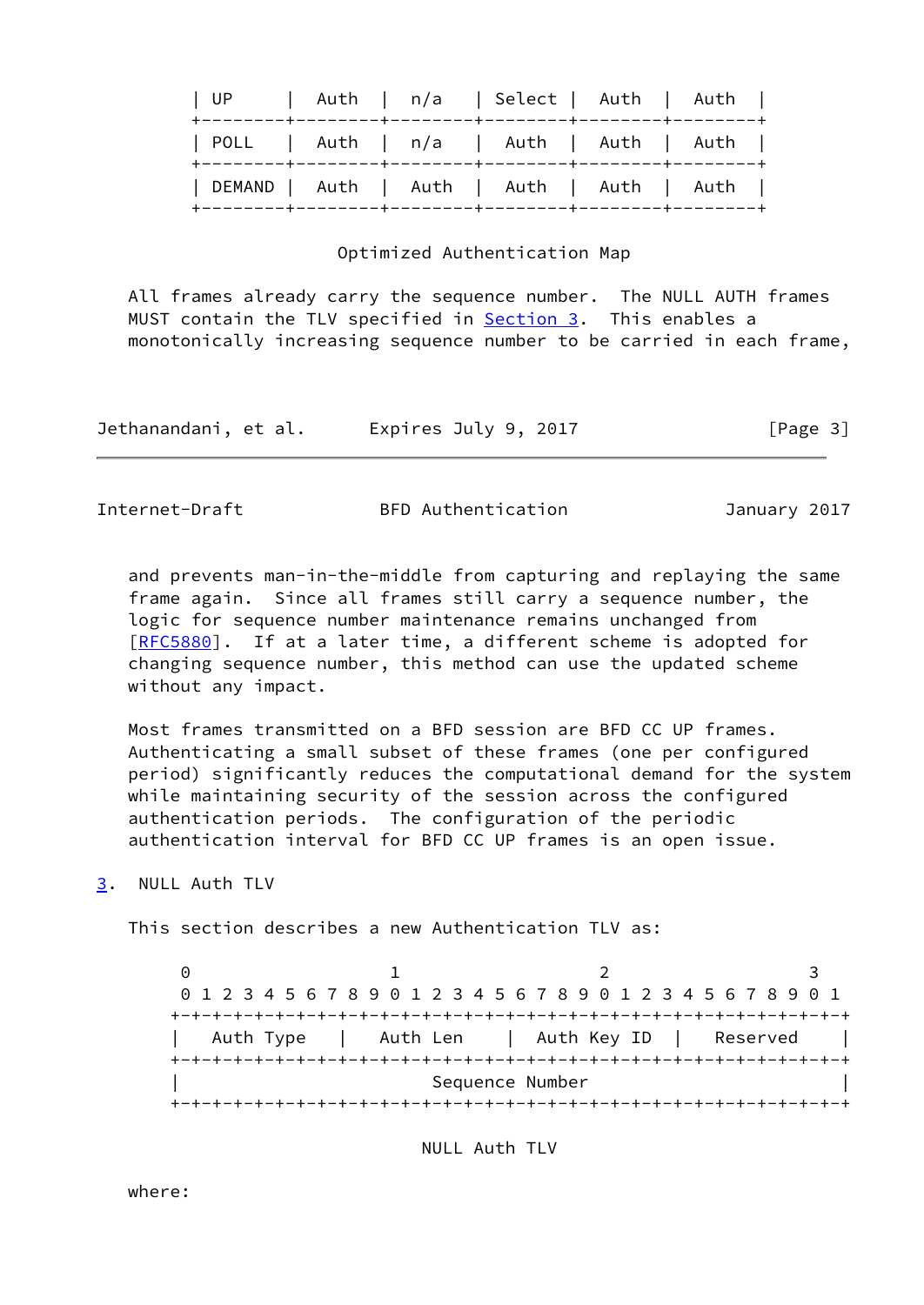Auth Type: The Authentication Type, which in this case is 0 (NULL Auth TL)

Auth Len: The length of the NULL Auth TLV, in bytes i.e. 8 bytes

 Auth Key ID: The authentication key ID in use for this packet. Must be set to zero.

 Reserved: The authentication key ID in use for this packet. This allows multiple keys to be active simultaneously.

 Sequence Number: The sequence number for this packet. This value is incremented for each successive packet transmitted for a session. This provides protection against replay attacks. Must use the same sequence number counter as the authenticated frames.

 The NULL Auth TLV must be used for all frames that are not authenticated. This protects against replay-attacks by allowing the

| Jethanandani, et al. | Expires July 9, 2017 | [Page 4] |
|----------------------|----------------------|----------|
|                      |                      |          |

<span id="page-4-1"></span>Internet-Draft BFD Authentication January 2017

 session to maintain an incrementing sequence number for all frames (authenticated and un-authenticated).

 In the future, if a new scheme is adopted for changing the sequence number, this method can adopt the new scheme without any impact.

<span id="page-4-0"></span>[4](#page-4-0). IANA Considerations

 This document requests an update to the registry titled "BFD Authentication Types". IANA is requested to update the Value of 0 which is currently named as Reserved to NULL (see [Section 3\)](#page-3-0).

 Note to RFC Editor: this section may be removed on publication as an RFC.

<span id="page-4-2"></span>[5](#page-4-2). Security Considerations

 The approach described in this document enhances the ability to authentication a BFD session by taking away the onerous requirement that every frame be authenticated. By authenticating frames that affect the state of the session, the security of the BFD session is maintained. As such this document does not change the security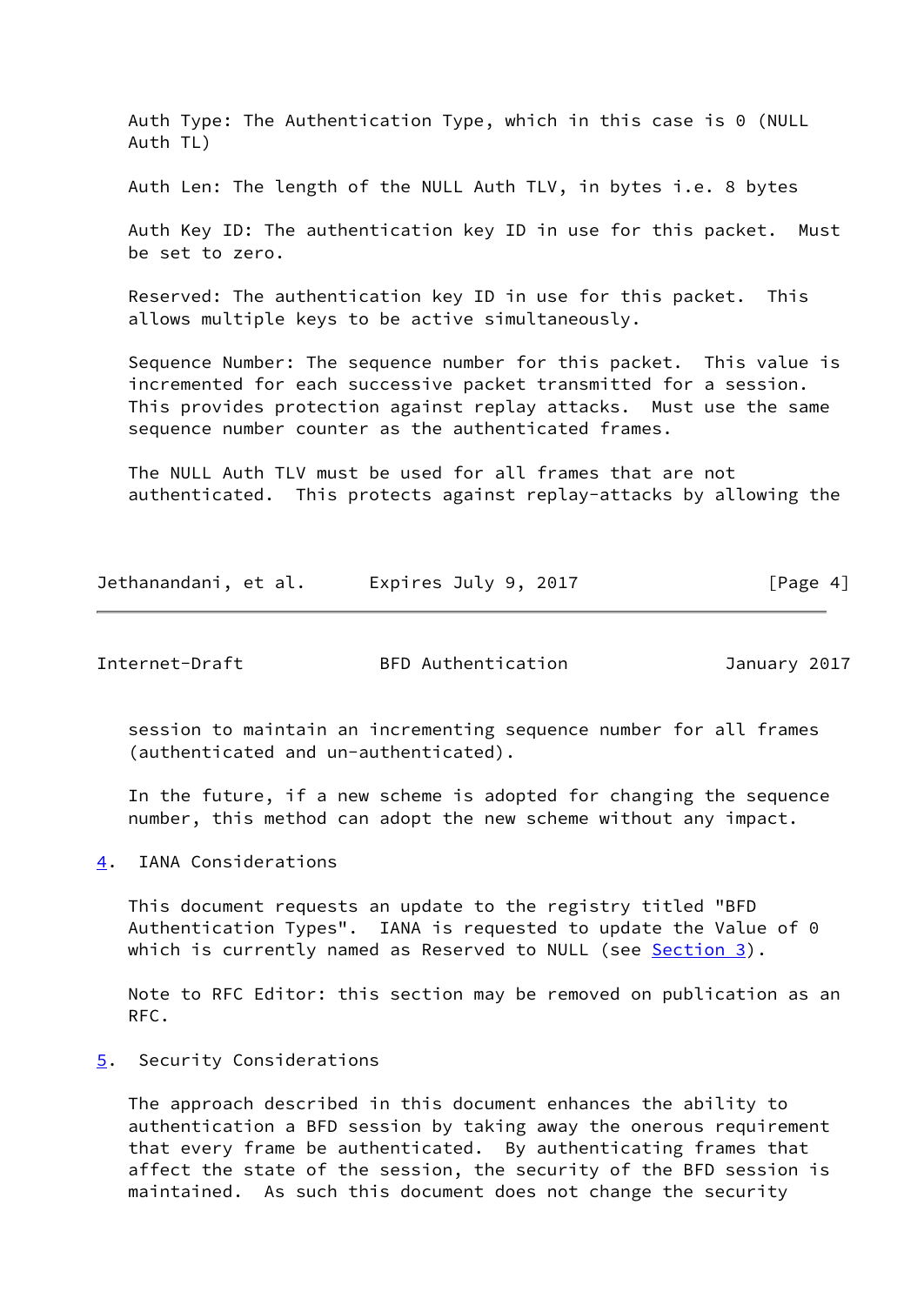considerations for BFD.

- <span id="page-5-0"></span>[6](#page-5-0). References
- <span id="page-5-1"></span>[6.1](#page-5-1). Normative References

[FIPS-180-2]

 National Institute of Standards and Technology, FIPS PUB 180-2, "The Keyed-Hash Message Authentication Code (HMAC)", August 2002.

[FIPS-198]

 National Institute of Standards and Technology, FIPS PUB 198, "The Keyed-Hash Message Authentication Code (HMAC)", March 2002.

[I-D.ashesh-bfd-stability]

 Mishra, A., Jethanandani, M., Saxena, A., Networks, J., Chen, M., and P. Fan, "BFD Stability", [draft-ashesh-bfd](https://datatracker.ietf.org/doc/pdf/draft-ashesh-bfd-stability-04) [stability-04](https://datatracker.ietf.org/doc/pdf/draft-ashesh-bfd-stability-04) (work in progress), March 2016.

[I-D.ietf-bfd-generic-crypto-auth]

 Bhatia, M., Manral, V., Zhang, D., and M. Jethanandani, "BFD Generic Cryptographic Authentication", [draft-ietf](https://datatracker.ietf.org/doc/pdf/draft-ietf-bfd-generic-crypto-auth-06) [bfd-generic-crypto-auth-06](https://datatracker.ietf.org/doc/pdf/draft-ietf-bfd-generic-crypto-auth-06) (work in progress), April 2014.

| Jethanandani, et al. | Expires July 9, 2017 | [Page 5] |
|----------------------|----------------------|----------|
|----------------------|----------------------|----------|

<span id="page-5-2"></span>Internet-Draft BFD Authentication January 2017

- [RFC2119] Bradner, S., "Key words for use in RFCs to Indicate Requirement Levels", [BCP 14](https://datatracker.ietf.org/doc/pdf/bcp14), [RFC 2119](https://datatracker.ietf.org/doc/pdf/rfc2119), DOI 10.17487/RFC2119, March 1997, <<http://www.rfc-editor.org/info/rfc2119>>.
- [RFC6039] Manral, V., Bhatia, M., Jaeggli, J., and R. White, "Issues with Existing Cryptographic Protection Methods for Routing Protocols", [RFC 6039,](https://datatracker.ietf.org/doc/pdf/rfc6039) DOI 10.17487/RFC6039, October 2010, <<http://www.rfc-editor.org/info/rfc6039>>.
- [RFC6151] Turner, S. and L. Chen, "Updated Security Considerations for the MD5 Message-Digest and the HMAC-MD5 Algorithms", [RFC 6151,](https://datatracker.ietf.org/doc/pdf/rfc6151) DOI 10.17487/RFC6151, March 2011, <<http://www.rfc-editor.org/info/rfc6151>>.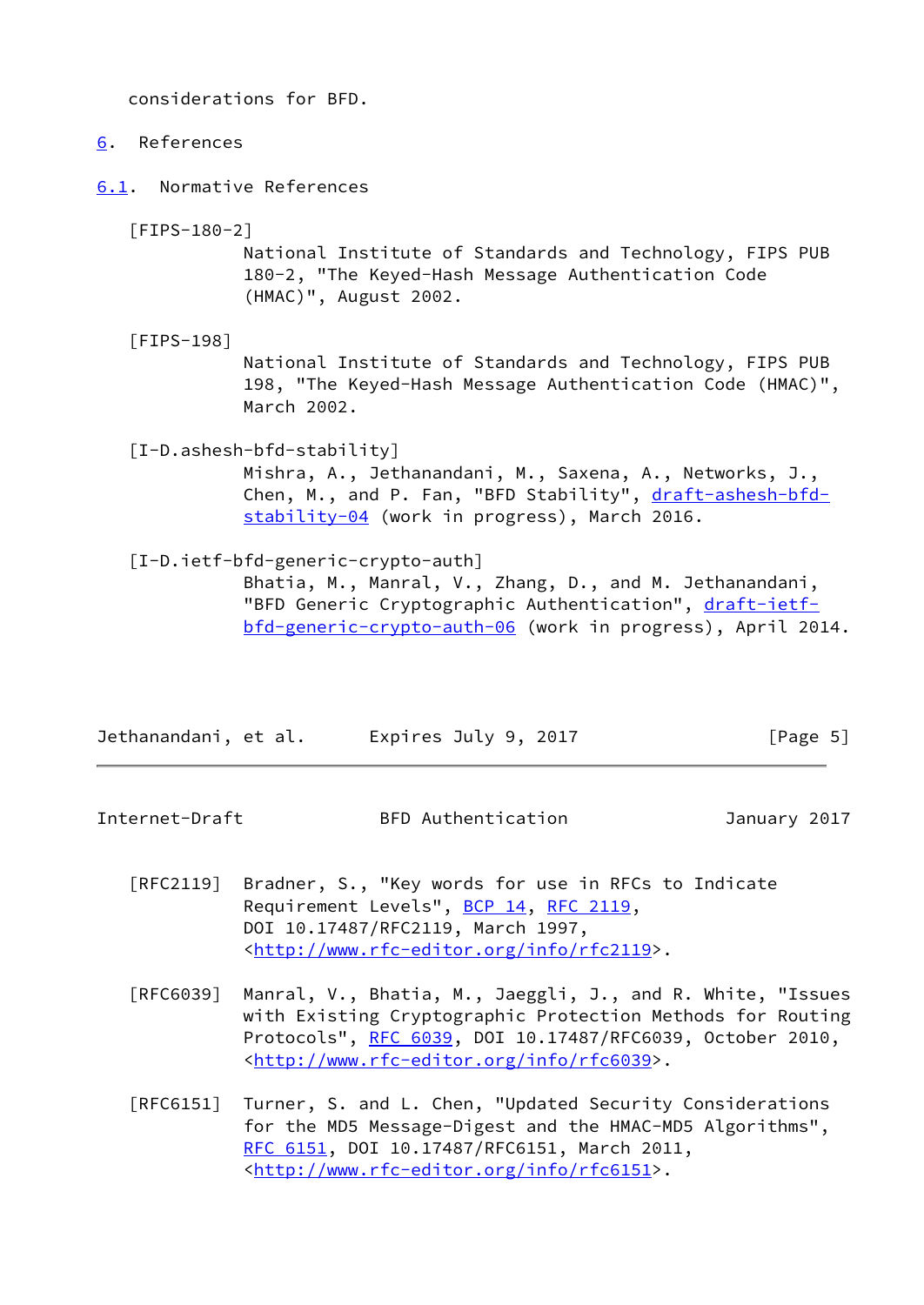[RFC6194] Polk, T., Chen, L., Turner, S., and P. Hoffman, "Security Considerations for the SHA-0 and SHA-1 Message-Digest Algorithms", [RFC 6194](https://datatracker.ietf.org/doc/pdf/rfc6194), DOI 10.17487/RFC6194, March 2011, <<http://www.rfc-editor.org/info/rfc6194>>.

<span id="page-6-0"></span>[6.2](#page-6-0). Informative References

- [Dobb96a] Dobbertin, H., "Cryptanalysis of MD5 Compress", May 1996.
- [Dobb96b] Dobbertin, H., "The Status of MD5 After a Recent Attack", CryptoBytes", 1996.

 [I-D.ietf-karp-design-guide] Lebovitz, G. and M. Bhatia, "Keying and Authentication for Routing Protocols (KARP) Design Guidelines", [draft-ietf](https://datatracker.ietf.org/doc/pdf/draft-ietf-karp-design-guide-10) [karp-design-guide-10](https://datatracker.ietf.org/doc/pdf/draft-ietf-karp-design-guide-10) (work in progress), December 2011.

## [MD5-attack]

 Wang, X., Feng, D., Lai, X., and H. Yu, "Collisions for Hash Functions MD4, MD5, HAVAL-128 and RIPEMD", August 2004.

[NIST-HMAC-SHA]

 National Institute of Standards and Technology, Available online at<http://csrc.nist.gov/groups/ST/hash/policy.html>, "NIST's Policy on Hash Functions", 2006.

[RFC1321] Rivest, R., "The MD5 Message-Digest Algorithm", [RFC 1321,](https://datatracker.ietf.org/doc/pdf/rfc1321) DOI 10.17487/RFC1321, April 1992, <<http://www.rfc-editor.org/info/rfc1321>>.

| Jethanandani, et al. | Expires July 9, 2017 | [Page 6] |
|----------------------|----------------------|----------|
|----------------------|----------------------|----------|

<span id="page-6-1"></span>

Internet-Draft BFD Authentication January 2017

- [RFC2104] Krawczyk, H., Bellare, M., and R. Canetti, "HMAC: Keyed- Hashing for Message Authentication", [RFC 2104](https://datatracker.ietf.org/doc/pdf/rfc2104), DOI 10.17487/RFC2104, February 1997, <<http://www.rfc-editor.org/info/rfc2104>>.
- [RFC4086] Eastlake 3rd, D., Schiller, J., and S. Crocker, "Randomness Requirements for Security", [BCP 106](https://datatracker.ietf.org/doc/pdf/bcp106), [RFC 4086,](https://datatracker.ietf.org/doc/pdf/rfc4086) DOI 10.17487/RFC4086, June 2005,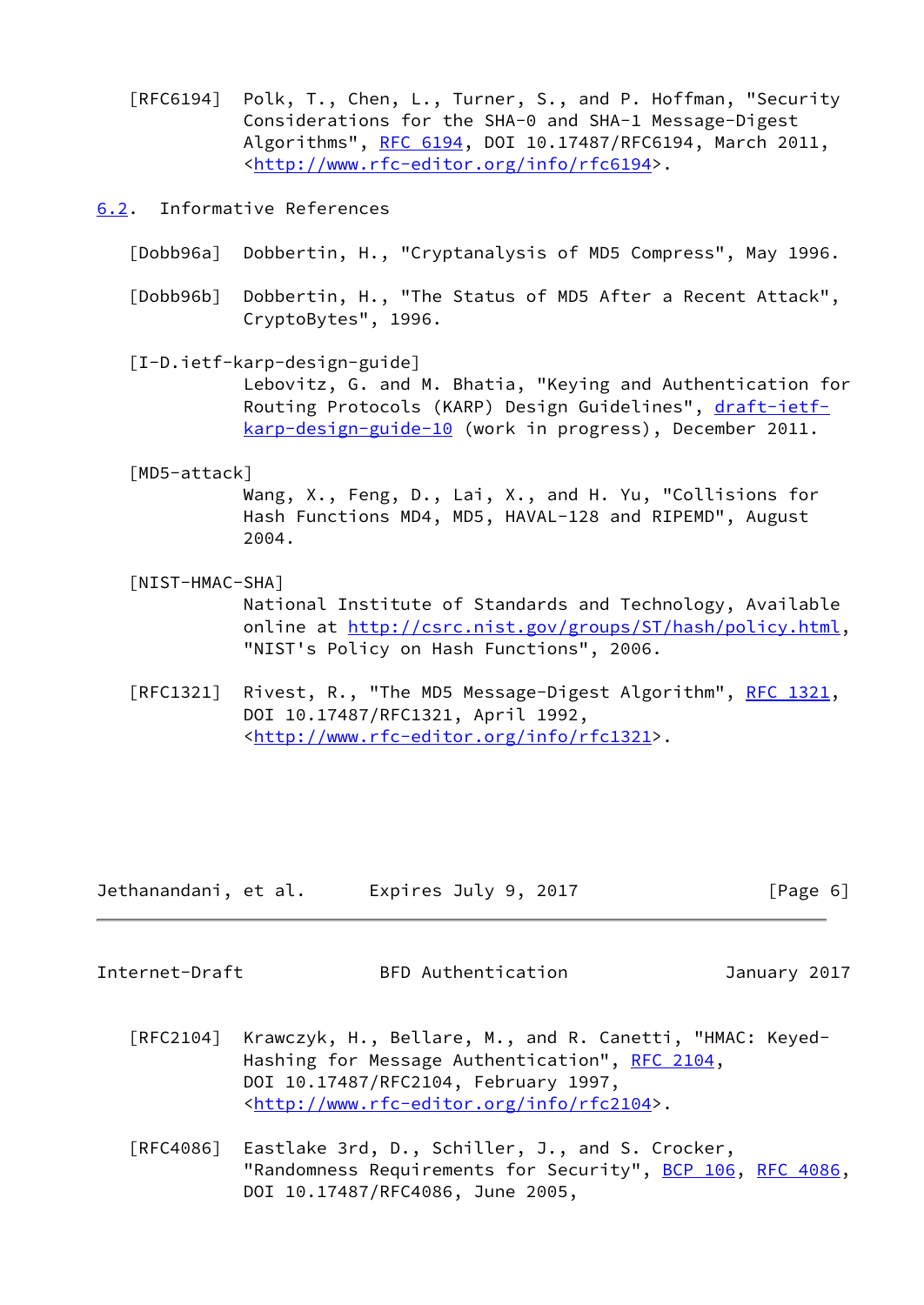<<http://www.rfc-editor.org/info/rfc4086>>.

- [RFC4822] Atkinson, R. and M. Fanto, "RIPv2 Cryptographic Authentication", [RFC 4822,](https://datatracker.ietf.org/doc/pdf/rfc4822) DOI 10.17487/RFC4822, February 2007, [<http://www.rfc-editor.org/info/rfc4822](http://www.rfc-editor.org/info/rfc4822)>.
- [RFC5310] Bhatia, M., Manral, V., Li, T., Atkinson, R., White, R., and M. Fanto, "IS-IS Generic Cryptographic Authentication", [RFC 5310,](https://datatracker.ietf.org/doc/pdf/rfc5310) DOI 10.17487/RFC5310, February 2009, [<http://www.rfc-editor.org/info/rfc5310](http://www.rfc-editor.org/info/rfc5310)>.
- [RFC5709] Bhatia, M., Manral, V., Fanto, M., White, R., Barnes, M., Li, T., and R. Atkinson, "OSPFv2 HMAC-SHA Cryptographic Authentication", [RFC 5709,](https://datatracker.ietf.org/doc/pdf/rfc5709) DOI 10.17487/RFC5709, October 2009, [<http://www.rfc-editor.org/info/rfc5709](http://www.rfc-editor.org/info/rfc5709)>.
- [RFC5880] Katz, D. and D. Ward, "Bidirectional Forwarding Detection (BFD)", [RFC 5880,](https://datatracker.ietf.org/doc/pdf/rfc5880) DOI 10.17487/RFC5880, June 2010, <<http://www.rfc-editor.org/info/rfc5880>>.
- [RFC6234] Eastlake 3rd, D. and T. Hansen, "US Secure Hash Algorithms (SHA and SHA-based HMAC and HKDF)", [RFC 6234,](https://datatracker.ietf.org/doc/pdf/rfc6234) DOI 10.17487/RFC6234, May 2011, <<http://www.rfc-editor.org/info/rfc6234>>.
- <span id="page-7-0"></span> [SHA-1-attack1] Wang, X., Yin, Y., and H. Yu, "Finding Collisions in the Full SHA-1", 2005.
- <span id="page-7-1"></span> [SHA-1-attack2] Wang, X., Yao, A., and F. Yao, "New Collision Search for SHA-1", 2005.

Authors' Addresses

| Expires July 9, 2017<br>Jethanandani, et al. |  | [Page 7] |
|----------------------------------------------|--|----------|
|----------------------------------------------|--|----------|

Internet-Draft BFD Authentication January 2017

Mahesh Jethanandani